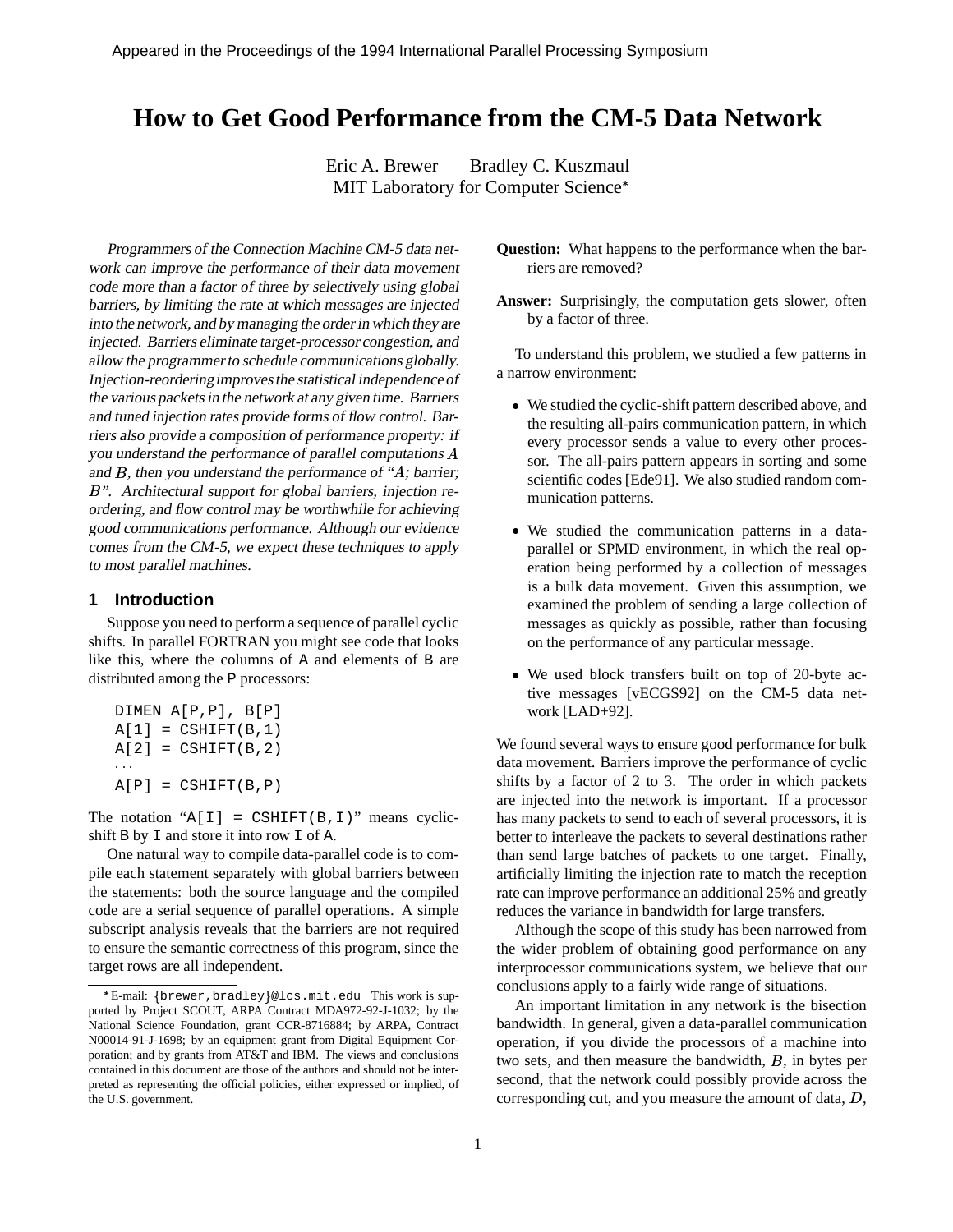in bytes, that must be transferred between the sets, then it will take at least  $D/B$  seconds to move the data. The bisection bandwidth of a machine is one such cut. For any given cut,  $B$  is a function only of the network, and  $D$  is a function only of the communication pattern.

There are  $2^P$  ways to cut P processors into two sets, which makes finding the worst cut a potentially formidable operation. A max-flow min-cut algorithm can be used to solve for the achievable bandwidth directly. Leiserson [Lei85] showed that for fat-trees the problem is much easier: you need only consider the cuts across a single major arm of the fat-tree in order to find the tightest  $D/B$  bound (see Figure 1). In a  $P$ -node CM-5, which is a uniform 4-ary fat-tree, there are less than  $\frac{4}{3}P$  major arms, and the bandwidth of an arm depends only on the height of the arm. The bandwidths for a 64-nodeCM-5 are shown in Figure 1. We found that the most important cuts for the CM-5 are the links that connect the processors to the network: the bandwidth of these links are determined by software overhead and form the limiting factor for most message patterns.

Sections 2 and 3 provide background on the CM-5, Section 4 examines how barriers can improve communication performance, and Section 5 explores the importance of interleaving packets to multiple destinations. Section 6 examines the effect of matching the injection and reception rates. Section 7 discusses the implications of our results for communications software and hardware, and concludes with a discussion of our results and related theoretical work.

## **2 CM-5 Background**

This section provides some background on the CM-5 data network and examines the fundamental limitations of the machine, including network-processor bandwidth and network capacity.

The CM-5 data network is a 4-ary fat-tree as shown in Figure 1. Each edge is actually two independent links, left and right, but for bulk data movement we always use both simultaneously. Of the various network cuts, at least two matter in practice: the links connecting the processors and the cuts through the root.

Processor overhead limits the bandwidth of the processornetwork links, not the network hardware. For these links, the hardware can support up to 40 megabytes per second in each direction. Assuming the 33-megahertz clock found in most CM-5 implementations, and 20-byte packets with 16 bytes of payload (also standard for the CM-5), the sending overhead out of the cache is at least 37 cycles, for a maximum *payload bandwidth* of  $\frac{(16 \times 10^{-6})(33 \times 10^{6})}{37} = 14.3$  megabytes per second.

The real limit is the cost of receiving packets, which currently requires about 60 cycles for realistic packets with polling and hundreds of cycles using interrupts. Because of the prohibitive cost of interrupts, all of our experiments use polling; we will discuss the implications of this decision in our conclusions. At 60 cycles per 16-byte packet, the payload bandwidth is limited to 8.8 megabytes per second. Kwan, Totty, and Reed [KTR93] measured the actual oneway bandwidth at 8.3 megabytes per second using Thinking Machines' message-passing library.

However, these numbers only cover the case in which a processor is sending or receiving. When a processor is both sending and receiving, the bidirectional bandwidth is somewhere between the two cases. Although the network handles both directions in parallel, the processor can not. The overhead to send and receive a packet is about 90 cycles, saving 7 cycles due to shared code. This translates to an upper bound of 5.9 megabytes per second in each direction for a total of 11.8 megabytes per second. The largest value measured by Kwan *et al.* was 10.4 megabytes per second.

The *capacity* of the network, which is the number of packets that can be injected without the receiver removing any, limits the ability of the processors to work independently. For example, if the network can hold ten packets, then a processor can only inject ten packets before the network backs up, and then it must wait for the receiver to accept packets. For the CM-5, we measured the network capacity for a variety of partition sizes:

| <b>Nodes</b> |      | <b>Total Packets Packets/Node</b> |
|--------------|------|-----------------------------------|
|              | 79.0 | 9.88                              |
| 16           | 158  | 9.89                              |
| 32           | 342  | 10.7                              |
| 64           | 691  | 10.8                              |
| 128          | 1441 | 11.3                              |

Thus, for any substantial data movement, the senders and receivers must be coordinated. Furthermore, since only the wire time can be hidden and the network capacity is only ten packets, there is little profit in trying to overlap computation and communication on the CM-5.

Nearly all communication on the CM-5 is implemented with active messages. Active messages were developed by von Eicken *et al.* [vECGS92], whose BerkeleyCMAM package provided substantially better performance than contemporary versions of CMMD, Thinking Machines Corporation's communication library. CMMD 3.0 incorporated the active-message ideas, and in fact, most of CMMD is now implemented via active messages. Like CMAM, CMMD provides support for barriers and block transfers.<sup>1</sup>

The Strata communications library [BB94], developed at MIT, is an alternative to CMAM and CMMD that provides improved performance, improved support for timing and debugging, precise control over polling, and split-phase control-network operations.<sup>2</sup> Strata incorporates the techniques described in this paper.

<sup>&</sup>lt;sup>1</sup>The CMMD performance numbers presented in this paper were measured under CMMD 3.1-Final with CMOST 7.2-Final.

 $2$ Strata is available from  $ftp.$  lcs.mit.edu via anonymous ftp, directory /pub/supertech/strata.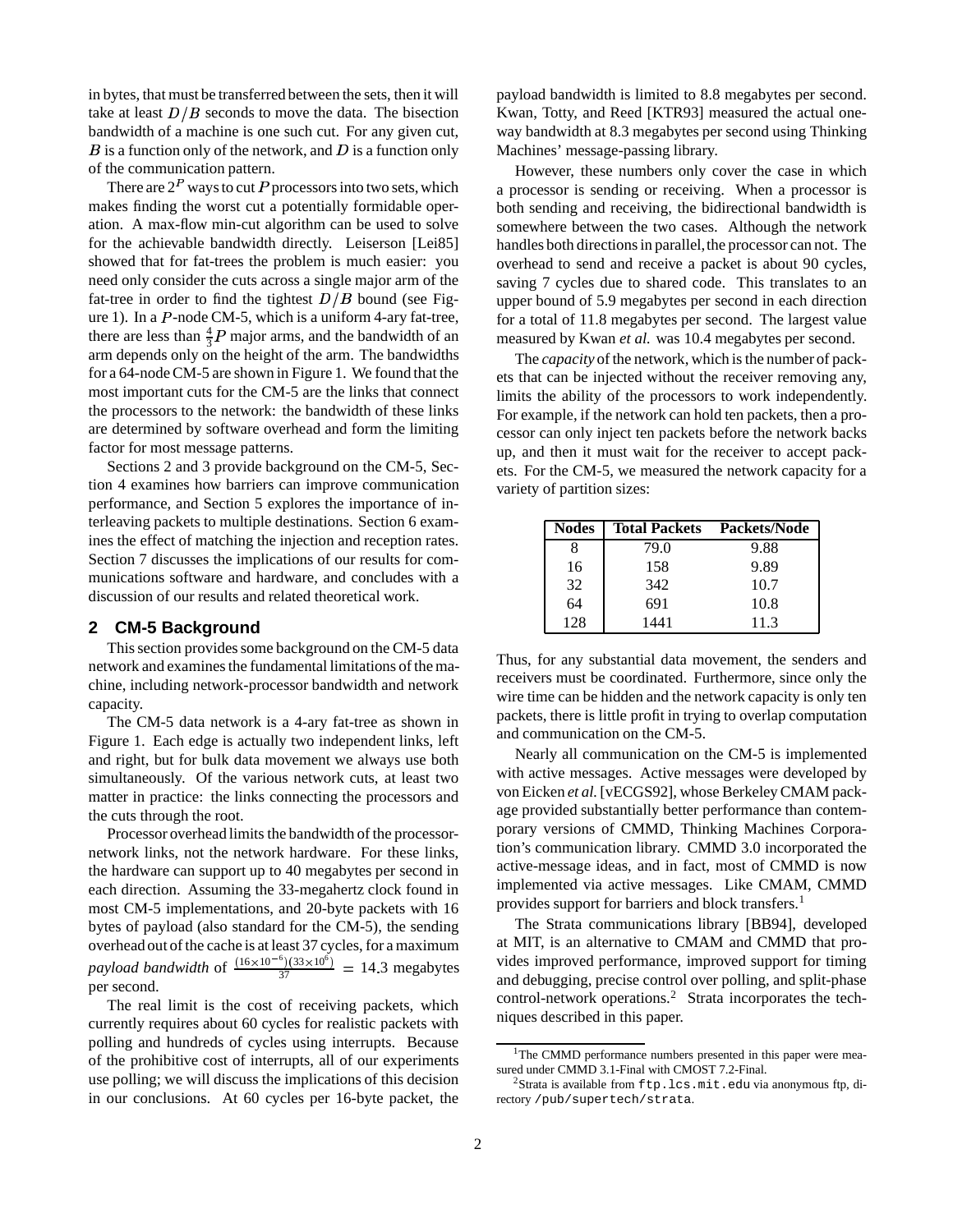

Figure 1: A 64-node CM-5 data-network fat-tree showing all of the major arms and their bandwidths (in each direction). One needs to cut only a single major arm to find the worst bisection for a given message pattern.

### **3 Timing on the CM-5**

We use two forms of timing depending on the expected length of the event. For short events, less than a millisecond or so, we use the 32-bit cycle counter. For longer events, we use the 64-bit timers provided by the operating system.

The cycle counter is extremely accurate: using inline procedures the overhead can be subtracted out to yield timings that are accurate to the cycle. However, the cycle counter counts everything including interrupts and other processes. For example, if our process is time-sliced during an event, then we count all of the cycles that elapse until we are switched back in and the event completes. However, the probability of getting switched out during a one-millisecond event is about 1 in 100, since the time-slice interval is onetenth of a second. A more common problem is the timer interrupts, which occur every  $60^{th}$  of a second.<sup>3</sup> Thus, to get reliable measurements, we usually perform a timing at least three consecutive times and take the median. Using the median effectively eliminates errors due to time slicing and timer interrupts.

The operating-system timers have their own advantages and disadvantages. The operating-system timers stop running when your process stops running, so they can be used even across time-slice interrupts. However, the operatingsystem timers are accessed using system calls, which cost hundreds of cycles and thus limit the accuracy. The operating-system timers also experience a time-dilation when the data network is full of messages.

To demonstrate the time-dilation of the operating-system timers, we ran the following experiment. We timed a floating-point loop with the network empty, filled up the network, and timed the same loop with the network full. The only difference between the "empty" time and the "full" time is the presence of undelivered messages sitting in the network. The floating-point code is identical, no messages are sent or received during the timing, there are no loads or stores, and the code is a tight loop to minimize cache effects. Figure 2 shows the results for 18 samples taken across a wide range of overall system loads. Not only does filling up the network increase the measured time to execute the

| <b>Network Status</b> | <b>Average</b> | 95% CI       |
|-----------------------|----------------|--------------|
| Empty                 | 4.56 seconds   | $\pm 0.0020$ |
| Full                  | 5.52 seconds   | $+0.24$      |

Figure 2: The effect of a full network on timings made with the operating-system timers: the timers inflate timings 21% when the network is full.

floating-point loop by an average of 21%, but it substantially increases the variation in measured time as well, as shown by the wider 95% confidence intervals.

This implies that timings that occur while the network is full are dilated an average of 21%. The dilation is load dependent, but we were unable to get a reliable correlation between the dilation and the average system load. Fortunately, the timings appear to be consistent given a particular mix of CM-5 jobs, and the inflation appears to change slowly with time. To obtain reliable data, we ran the set of all experiments twelve times, measuring all of the experimental configurations once, and then measuring them all again, and so on, so that slow changes to the environment will tend to affect all of the experiments equally. Algorithms that keep the network full appear to achieve lower performance than algorithms that keep the network empty. We address the time-dilation issue in the context of each experiment.

We believe that the dilation is caused by contextswitching. At each time-slice, the operating system empties the network, using the all-fall-down mechanism, so that messages in the network that belong to one process do not affect the next process. When the process is switched back in, its messages are reinjected before the process continues. The cost of context switching appears to depend on the number of packets in the network, and some or all of this cost is charged to the user and thus affects the timings. Our measurements have not been adjusted for time-dilation, since it appears that algorithms that keep the network full really do run slower. Our experiments with bulk data movement indicate that algorithms that keep the network full suffer more from network congestion than from time-dilation.<sup>4</sup>

<sup>&</sup>lt;sup>3</sup>The timer interrupts take about 250 microseconds to complete, which means that a CM-5 (of any size) spends about  $\frac{250}{16666} = 1.5\%$  of its cycles handling timer interrupts.

<sup>4</sup>The use of dedicated mode does not eliminate the dilation, although it does provide a more stable measurement environment.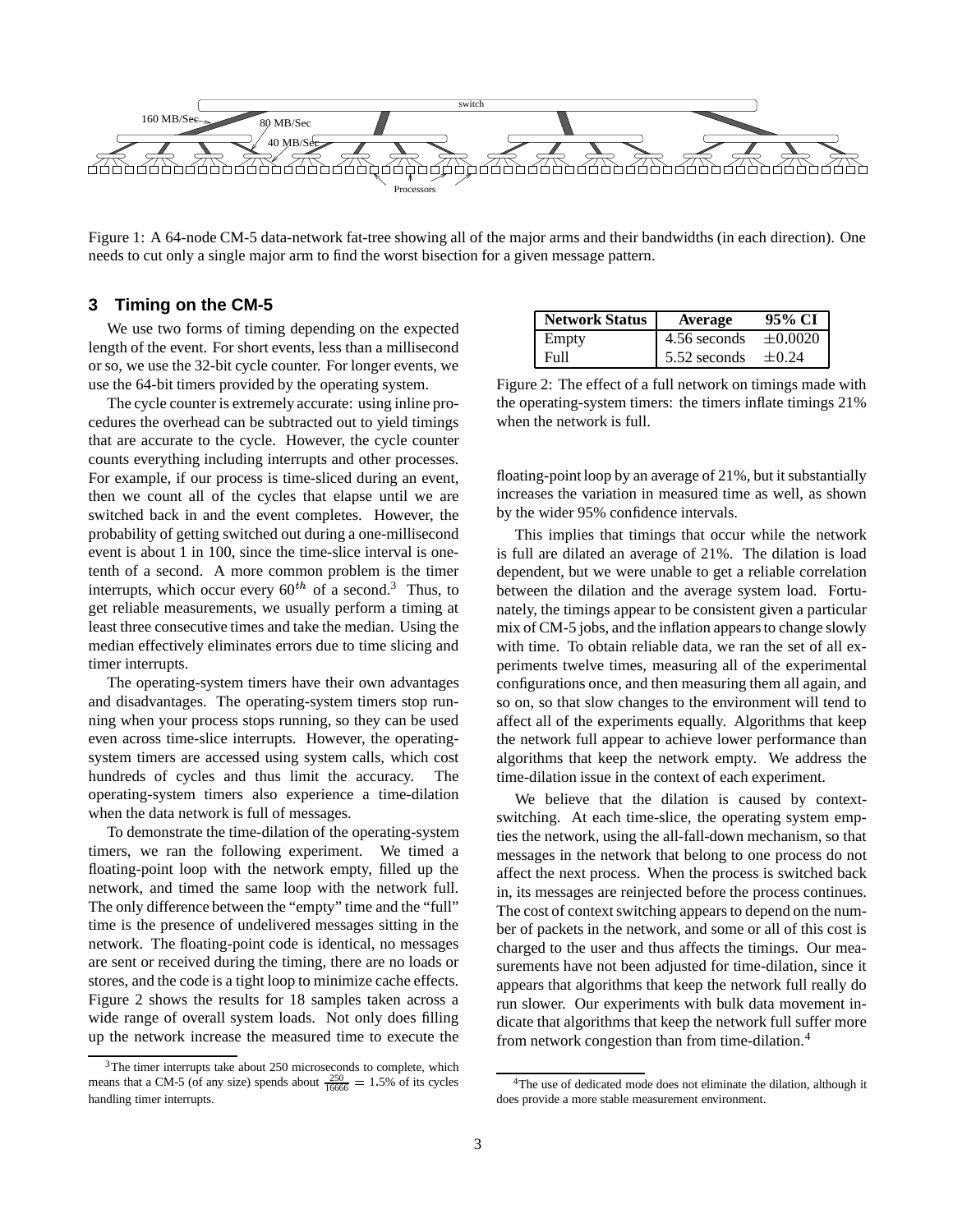#### **4 Using Barriers Can Improve Performance**

This section shows that adding barriers to a communications operation can actually increase performance, and presents some evidence to explain the benefit. To our knowledge this effect was first noticed by Steve Heller of Thinking Machines Corporation; Culler *et al.* mention the effect in a later paper [CKP+93].

We ran the cyclic-shift experiment as follows. On a 64 node CM-5, each processor sends a total of 1.28 megabytes using block-transfer primitives. Each processor,  $p$ , sends a block of data to processor  $(p+1) \mod 64$ , then sends a block to  $(p + 2)$  mod 64, and so forth. We vary the block size, B. For example, when  $B$  is 0.02 megabytes, each processor sends exactly one block to each processor; and when  $B$  is 0.01 megabytes, each processor cycles around twice, on each *round* sending one block to each processor. Figure 3 shows the performance of this cyclic-shift pattern as we vary  $B$  for both Strata and CMMD 3.1, with and without barriers.

The versions with barriers use a barrier between cyclic shifts; i.e., each processor sends  $B$  bytes, waits for the barrier, and switches to the next destination. The CMMD version with barriers must use Strata's barrier procedure. Unlike Strata's barrier, the CMMD barrier does not poll: combining it with block transfer leads to deadlock. You could use CMMD's barrier if the system was using interrupts instead of polling, but the loss due to interrupt overhead is prohibitively expensive.

Except for very small blocks, the versions with barriers perform much better. At 64-byte blocks (only 4 packets) the difference is small, but by 128 bytes per block, the difference is roughly a factor of two. For larger blocks, which are the common case, the difference is about a factor of 2.5. The substantial drop in bandwidth without the barriers is counterintuitive. Removing the barriers reduces the overhead and provides the data network with more opportunities to route packets. The increased opportunity, however, translates to decreased performance.

Some sort of interference occurs when packets from different batches interact. We were able to measure an interaction that we call *target collisions*. A target collision occurs when two packets arrive at the same processor at nearly the same time. Since packet reception is the bottleneck, target collisions can quickly back up the network. For large batches, target collisions could conceivably slow things down quite a bit; if for some reason, two processors each started sending a batch to the same processor at the same time, then the destination processor would be overloaded, the network would back up, and the performance would drop substantially.

To observe target collisions, we measured, at each instant in time, the number of packets in the network that are destined for a given processor. We did this by recording the time that each packet was injected into the network and the time that the target received the packet. We were able to use

the globally synchronous cycle counter to obtain consistent times.

is<br>
(gray) and idle (white). By 400,000 cycles, some procesfor and thus appear white. These processors are idle because Figure 4 shows evidence of target collisions for one typical case: cyclic shifts with no barriers and a block size of 100 packets (1600 bytes). The plot shows for each processor, at each point in time, the number of messages destined for that processor. There are several interesting patterns in this data. At the far left there are some patterns that appear as a "warped checkerboard" pattern around 200,000 cycles. These patterns reflect the propagation of delays: a single packet was delayed, which caused the destination processor to receive packets from two different senders, which delays the injection of packets and thus exacerbates the problem. In short order, processors alternate between being overloaded sors have as many as 17 packets queued up. The processors above the heavily loaded processors are nearly always idle several senders are blocked sending to their predecessor in the shift. The white regions thus change to black in about 100,000 cycles as the group of senders transition together. These black and white regions thus form "lines" that rise at an angle of about 20 degrees from horizontal; we have explicitly marked one of these lines.

> Consecutive transfers incur collisions that do not occur when the transfers are isolated with barriers. Hot spots start due to random variation, and then persist systematically, getting worse and worse. The barriers increase the performance by eliminating target collisions.

> We have explained, at least partly, the large differences between the experiments with barriers and the experiments without barriers. Now let us examine the other interesting features of Figure 3.

> For the barrier-free codes, we expect the performance to drop monotonically as the block size increases, but for the largest block sizes, the performance increases unexpectedly. This is because for large block sizes, we end up doing very few cyclic shifts. For example, for a block size of 40,000 bytes, there are only  $\frac{1280K}{40K} = 32$  different cyclic shifts. With so few transitions from one round to the next, the system never gets a chance to get as far out of sync, and the number of target collisions remains low. To demonstrate that large blocks suffer as much as medium-sized blocks, we tried running the Strata version without barriers for 100 shifts instead of 32, transferring about 3 times as much data:

| <b>Transfers</b>   MB/sec |      | 95% CI       |
|---------------------------|------|--------------|
| 32                        | 222  | $\pm 0.122$  |
| 100.                      | 1.67 | $\pm 0.0404$ |

The new data point, 1.67 megabytes per second, fits right on the asymptote implied by the first half of the "Strata without Barriers" curve. Thus, without barriers, as the block size increases, the performance approaches 1.67 megabytes per second for Strata; the asymptote for CMMD is 1.43 megabytes per second.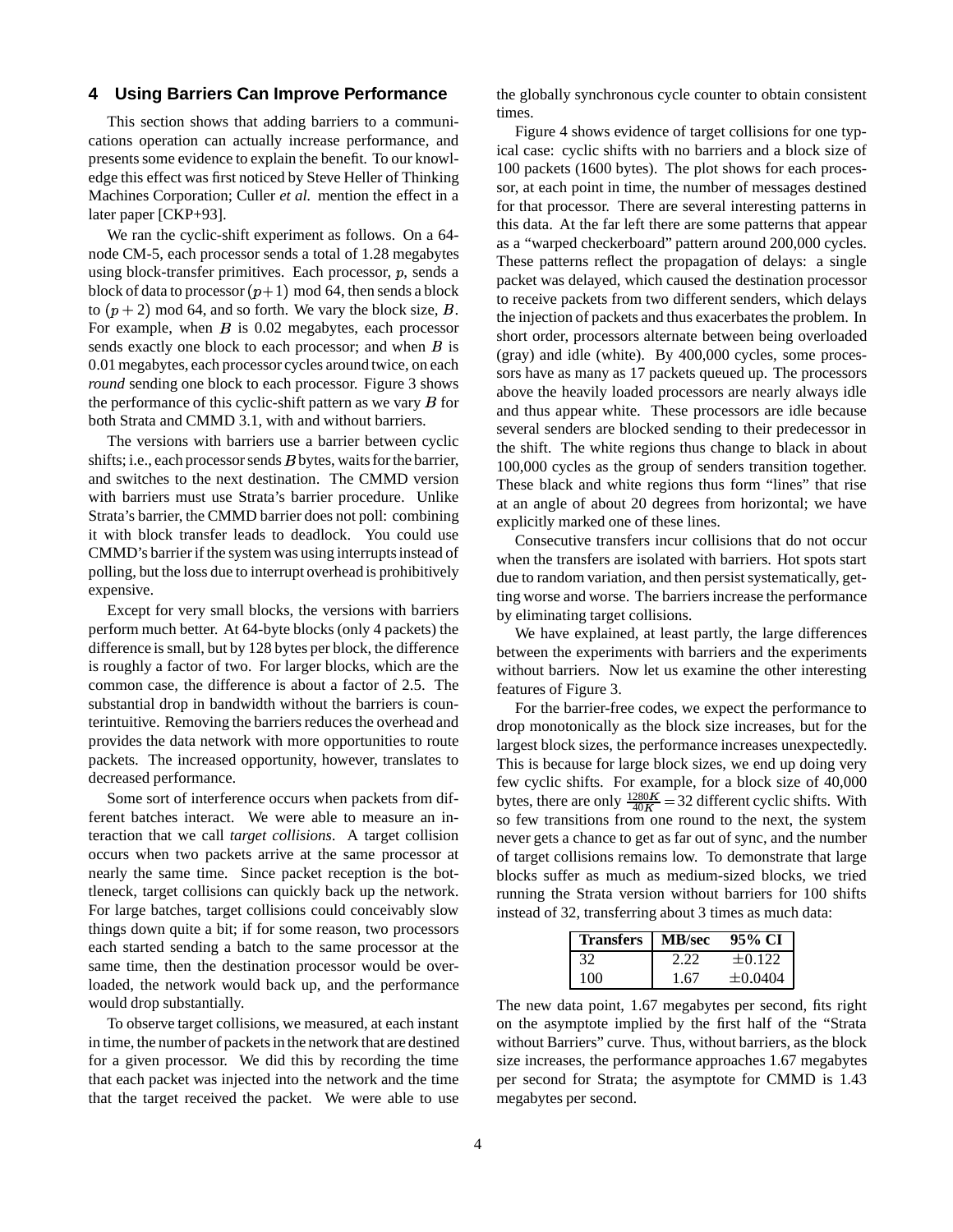

Figure 3: The effect of barriers between block transfers on the cyclic-shift pattern. The lines mark the average bandwidth; the error bars indicate 95% confidence intervals.

The performance of Strata with barriers drops slightly for very large transfers. This is due to cache effects: each sender sends the same block over and over. For all but the largest blocks, the entire block fits in the cache. The performance of CMMD with barriers does not appear to drop with the large blocks; in actuality it does drop but the effects are masked by the high variance of CMAML\_scopy. The differences in performance and variance between Strata and CMMD are quite substantial; they are due to bandwidth matching and are discussed in Section 6.

The versions with barriers perform worse for small blocks simply because of the overhead of the barrier, which is significant for very small transfers. The "Optimized Barriers" curve shows an optimized version that uses fewer barriers for small transfers. The idea is to use a barrier every  $n$  transfers for small blocks, where  $n$  times the block size is relatively large, so that the barrier overhead is insignificant. The actual *n* used for blocks of size *B* is  $n = \lceil \frac{512}{B} \rceil$ . The choice of 512 is relatively unimportant; it limits barriers to about 1 for every 512 bytes transferred. Small limits add unneeded overhead, while large limits allow too many transitions between barriers and risk congestion. (At  $n = \infty$ , there are no barriers at all.)

Another important feature of Figure 3 is that the barrierfree versions have a hump for 16-byte to 400-byte block sizes. The increase from 16 to 32 bytes is due to better amortization of the fixed startup overhead of a block transfer. The real issue is why medium-sized blocks perform better than large blocks. This is because the number of packets sent in a row to one destination is relatively low; the packet count ranges from 2 to 8 for blocks of 32 to 128 bytes. With such low packet counts, the processor switches targets before the network can back up (the network can hold about ten packets per node). Between receiving and switching targets, the time for a transition allows the network to catch up, thus largely preventing the "sender groups" that form with longer block transfers. The next section examines this effect in more detail.

Finally, we have seen some cases in which using barriers more frequently than just between rounds can improve performance. This occurs because barriers act as a form of global flow control, limiting the injection rate of processors that get ahead. Related to this, Section 6 shows that artificially limiting the injection rate can improve performance; we do not yet understand exactly what is the additional benefit of extra barriers over limiting the injection rate directly.

#### **5 Packets Should Be Reordered**

After the selective use of synchronization, the most important technique for maximizing bandwidth is to randomize or interleave the packets. The previous section showed that large increases in bandwidth could be achieved by using barriers to prevent interference between adjacent rounds. However, when a round is not a permutation, collisions occur within the round and the benefit of synchronization is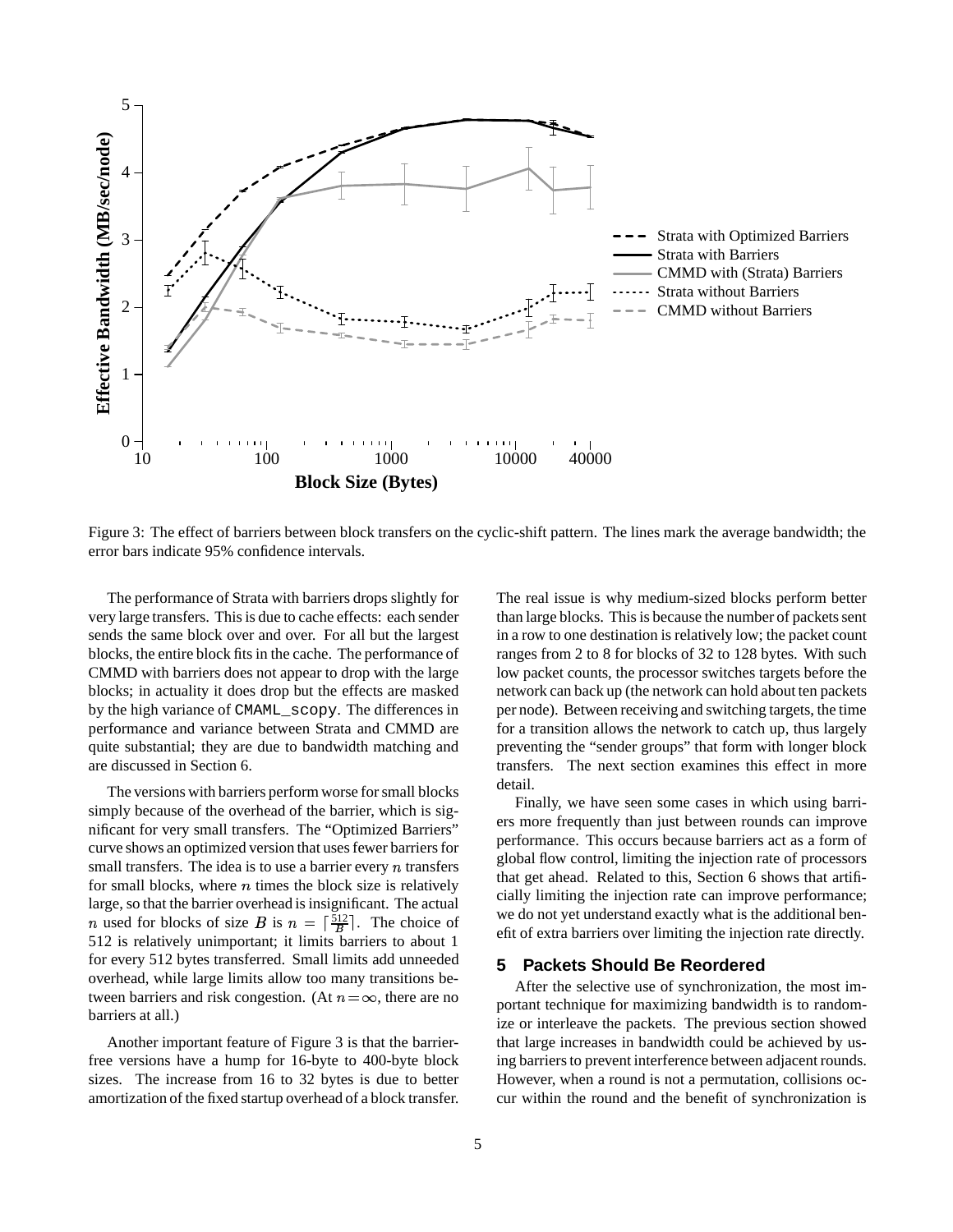



Figure 4: The total number of packets in the network headed to any given processor at any given time. Time is measured in 33-megahertz clock cycles.

minimal. In this section, we show that in the cases where collisions may occur within a round but the distribution of targets is still uniform, reordering packets is the key to performance.

Figure 5 shows the effective bandwidth versus the size of the block sent to each target. The "Strata Block Transfer with Random Targets" version picks each new target randomly from a uniform distribution. Thus, within a round we expect target collisions and barriers do not help. The key is that for small blocks the collisions do not matter because they are short lived. For large blocks the hot spots persist for a long time and thus back up the network, reaching the same asymptote as the cyclic-shift pattern without barriers, which also has a uniform distribution.

The key conclusion from this is that when the distribution is unknown, small batch sizes avoid prolonged hot spots. For example, if a node has ten buffers that require 100 packets each, it is much better to switch buffers on every injection (batch size of one), than to send the buffers in order (batch size of 100).

To explore this hypothesis, we built an asynchronous block-transfer interface. Each call to the asynchronous block-transfer procedure sends a small part of the transfer and queues up the rest for later. After the application has initiated several transfers, it calls a second procedure that sends all of the queued messages. The second procedure sends two packets from each queued transfer, and continues round-robin until all of the transfers are complete. To avoid systematic congestion, the order of the interleaving is a pseudo-random permutation of the pending transfers. Thus, each processor sends in a fixed order, but different processors use different orders.

The performance of this technique appears in Figure 5 as the two "Strata Asynchronous Block Transfer" lines. For random targets, interleaving the packets increases the bandwidth by a factor of about 1.8 for large blocks (more than 400 bytes) and performs about the same for small transfers. When used for the all-pairs cyclic-shift pattern, interleaving the packets increases the performance by a factor of 2.1 for large transfers, and by about 15% for small blocks. The cyclic-shift pattern performs better because the distribution is more uniform than random targets. The version with barriers still performs substantially better, but it requires global scheduling: each round must be a permutation. Thus, packet interleaving should be used when the exact distribution of targets is unknown. In general, the difference between the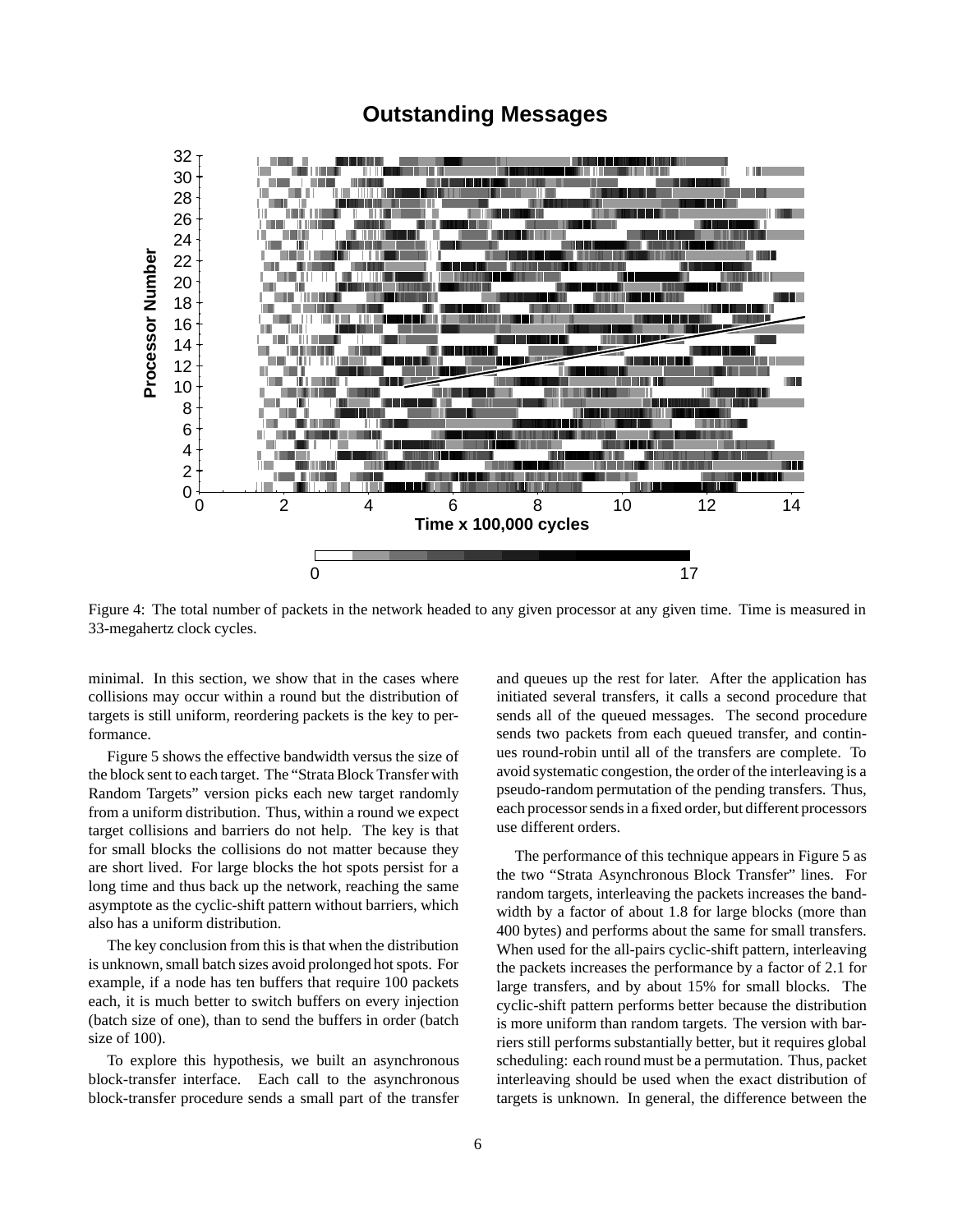

Figure 5: The effect of interleaving. The two asynchronous block transfer versions use packet interleaving to achieve about twice as much bandwidth as the corresponding normal block transfers. The version with barriers still performs much better, but it applies only when the communication can be structured as a sequence of permutations. The asynchronous block-transfer interface avoids this requirement.

asynchronous transfers and the version with barriers is due to the overhead for interleaving.

The dip at 128-byte transfers occurs because there is no congestion forsmaller messages, and because the substantial overhead of the interface is amortized for larger messages.

Packet interleaving allows the system to avoid "head-ofline" blocking, which occurs when packets are unnecessarily blocked because the packet at the head of the queue is waiting for resources that those behind it do not need. Karol *et al.* showed that head-of-line blocking can limit throughput severely in ATM networks [Kar87]. Although Strata tries to send two packets from each message at a time, if it fails it simply moves on to the next message. This has no effect on the CM-5, however, because the network interface contains a FIFO queue internally, which allows head-of-line blocking regardless of the injection order. Thus, we expect interleaving to be a bigger win on machines that combine deterministic routing with a topology that has multiple output directions, such as a mesh or torus. In general, all levels of the system should avoid head-of-line blocking.

The benefit of interleaving has important consequences for message-passing libraries. In particular, any interface in which the the library sends one buffer at a time is fundamentally broken. Such an interface prevents interleaving. Unfortunately, the one-buffer-at-a-time interface is standard for message-passing systems. To maximize performance, a library must allow the application to provide many buffers

simultaneously. The Strata interface seems quite robust, although it works best with at least four transfers at a time.

#### **6 Bandwidth Matching**

Given that the receive overhead limits the effective bandwidth, there is no point is injecting packets any faster than the receive rate. In this section, we show that artificially limiting the injection rate improves throughput and reduces the variance in effective bandwidth of bulk data movement.

Given that every node is both sending and receiving, the ideal situation occurs when every node alternates between injection and reception. Furthermore, we would like the network to contain as few packets as possible, yet still ensure that each node a has a packet ready to be received.

Because we use polling, we can limit reception to at most one per send, unless the send fails in which we must poll to prevent deadlock. Unfortunately, this achieves only about 2 megabytes per second because the network becomes very congested. Thus, CMMD and Strata always choose reception over injection: they poll until the network is empty.

Although this strategy performs much better than limited polling, it is fundamentally unfair: nodes that get a little behind may never catch up until others finish sending. The key problem is that nodes that are sending and have no pending arrivals inject packets faster than the receiver can pull them out. Furthermore, because overloaded targets are not sending, other nodes are likely to have no pending arrivals,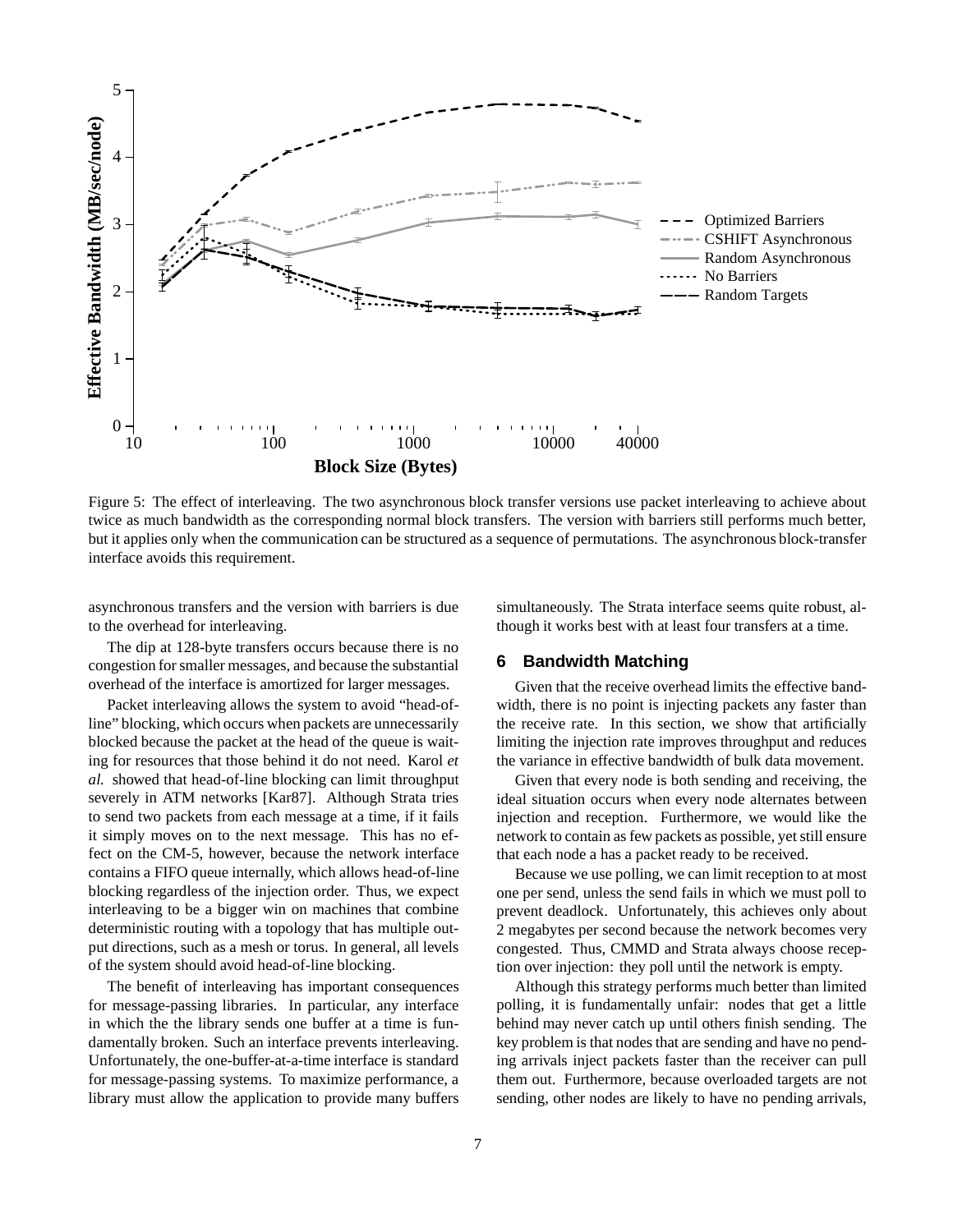

Figure 6: The effect of bandwidth matching on permutations separated by barriers. The error bars show 95% confidence intervals. All of the versions except "Poll Once" poll the network until it is empty. The delay value is how long the sender waits in the case that no packet arrived.

which exacerbates the problem.

Our solution is to delay injection artificially in the case that there are no pending arrivals. This ensures that the receiver pulls out packets faster than they arrive and eventually empties the network. Thus, an overloaded receiver quickly catches up and resumes sending. Because we are artificially limiting the injection rate based on the expected throughput, we call this technique *bandwidth matching*.

Figure 6 shows the impact of bandwidth matching on the cyclic-shift pattern with barriers. Without any delay, Strata actually performs worse than CMMD. This occurs exactly because Strata has lower overhead and thus a correspondingly higher injection rate than CMAML\_scopy. Increasing the delay to 28 cycles ensures that the injection rate is slightly slower than the reception rate: the sending overhead becomes  $37 + 28 = 65$  cycles, while the receiving overhead remains at 62 cycles.

The added delay not only increases the performance by about 25%, it also reduces the standard deviation by about a factor of 50. The drop in variance occurs because the system is self-synchronizing: any node that gets behind quickly catches up and resumes sending.

The poll-once version takes this a step farther. Given that everyone is sending at nearly the same rate, it is now sufficient to pull out only one packet, since it is unlikely that there will be two packets pending. Polling when there is no arrival wastes 7 cycles. This accounts for about a 7% improvement in throughput. The actual improvement is closer to 10%. The additional gain is due to the fact that all nodes run in lock step, which ensures that all nodes finish at nearly the same time. Unlike the case without bandwidth matching, the network remains uncongested even though less polling occurs. Optimum performance requires both bandwidth matching and limited polling. Note that Strata sustains more bandwidth *for all-pairs*than Kwan *et al.* saw for individual messages, 10.66 versus 10.4 megabytes per second [KTR93]. The net improvement over CMMD without barriers is about 390%.

Although limited polling can improve performance, it is not very robust. When other cuts such as the bisection bandwidth become bottlenecks, limited polling causes congestion. We expect that limited polling is appropriate exactly when the variance of the arrival rate is low; if the arrival rate is bursty (due to congestion), the receiver should expect to pull out more than one packet between sends. In practice, this means that patterns such as 2D-stencil that do not stress the bisection bandwidth can exploit limited polling, while random or unknown patterns should poll until there are no pending packets.

Introducing delay for short transfers actually hurts performance, as shown by the superior performance of the "No Delay" version for small transfers. In this case, the startup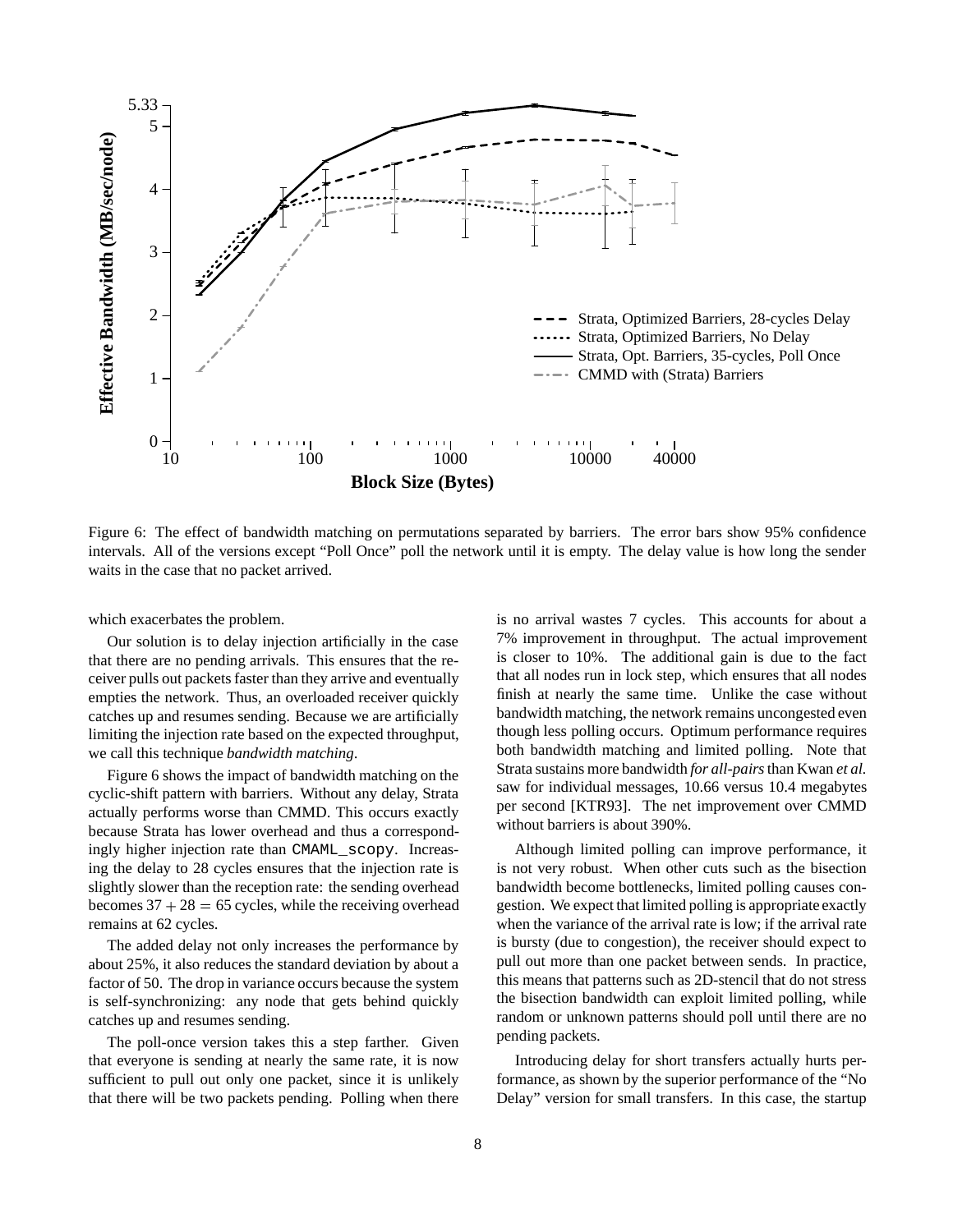overhead introduces plenty of delay by itself; any additional delay simply reduces the bandwidth. Thus, future versions of Strata will adjust the delay depending on the length of the transfer. This form of adaptive delay should also remove the performance dip that appeared in the asynchronous blocktransfer curves. For the limited polling case, it was beneficial to increase the delay slightly to 35 cycles to ensure that the bisection bandwidth did not affect the arrival rate.

This technique is essentially a static form of flow control. Traditional flow control via end-to-end acknowledgements would be more robust. However, it is very expensive, since each acknowledgement requires overhead at both ends. A relatively cheap solution for many situations is to use barriers as all-pairs end-to-end flow control. In some early experiments we found that frequent barriers improved performance; some of this effect occurred because barriers limit the injection rate, for which bandwidth matching is more effective. We expect that frequent barriers are a more robust form of flow control because they are a closed-loop system. However, despite its lack of feedback, bandwidth matching is quite stable due to its self-synchronizing behavior. Finally, there has also been some theoretical evidence that introducing delays might improve performance [FRU92, GL89].

## **7 Implications for Hardware and Software**

With naive message-passing software and processornetwork interfaces, a parallel computer may achieve only a fraction of the communications performance of the underlying network. Our experiments indicate that there are several mechanisms and techniques that can be used at various levels in the system to ensure high performance.

We found three underlying mechanisms that can improve performance. Barriers can be used to quickly determine when all processors are finished sending, or when all are finished receiving. The order in which packets are injected into the network can be managed; we studied interleaving and randomized injection orders. The rate at which packets are injected into the network by the sender can be tuned to match the rate at which the target can receive messages.

We found several reasons why these mechanisms work. They can help avoid target collisions, in which several processosr are sending to one receiver at the same time. They can help to smooth out, over time, the bandwidth demands across various bisection cuts of the network; the mechanisms can help the programmer ensure that the packets in the network at any given time have independent, evenly distributed, destinations. These mechanisms also provide various forms of flow control, which improves the efficiency of the network. For example, barriers act as global all-pairs flow control, guaranteeing that no processor gets too far ahead at the expense of another processor.

The following rules-of-thumb can help programmers decide when and how to use each of these mechanisms.

 If possible, recast the communication operation into a

series of permutations. Separate the permutations by barriers, and use a bandwidth-matched transfer routine, such as is provided by Strata, to implement each permutation. We found that this strategy can improve performance by up to 390%.

- If bandwidth matching is impractical, because, for example, the real bottleneck is some internal cut of the network, then using periodic barriers inside each permutation may help. We have seen cases where barriers within a permutation improve performance.
- If you know nothing about the communication pattern, you should try to arrange the communication into a bulk data transfer, and then use an interleaved or randomized injection order, as provided by Strata's asynchronous block-transfer mechanism. Even in this case, periodic barriers within the transfers may improve performance.
- It is important to keep the network empty. It is almost always better to make progress on receiving than on sending. The one exception occurs when the variance of the arrival rate is near zero (due to bandwidth matching), in which case any additional polling wastes cycles.
- If your computation operation consists of two operations each of which has good performance separately, then keep them separate with a barrier. It is difficult to overlap communication and computation on the CM-5 because the processor must manipulate every packet, and the low capacity and message latency of the CM-5 network reduce the potential gain from such overlap. However, large block transfers interact poorly with the cache; we have seen cases where limited interleaving of the communication and computation can improve communications performance by about 5%.

Our results indicate that it may be a good idea to place some of our mechanismsinto the network and the processornetwork interface. A parallel computer should provide a rich collection of global flow-control mechanisms. Almost any form of flow control is better than none; we do not yet fully understand when to apply each of the various flow-control mechanisms. It may be helpful to have hardware support to determine more about dynamic network congestion, in addition to the CM-5's mechanism that indicates the presence of an arrival.

A parallel computer should support fast predictable barriers. The cost of a barrier should be competitive with the cost of sending a message. The behavior of barriers should be independent of the primary traffic injected into the data network. The CM-5 provides such barriers by using a hardware global-synchronization network; multiple priorities or logical networks could also be used. It may be beneficial for the system to perform a periodic barrier automatically to keep processors synchronized during communications operations.